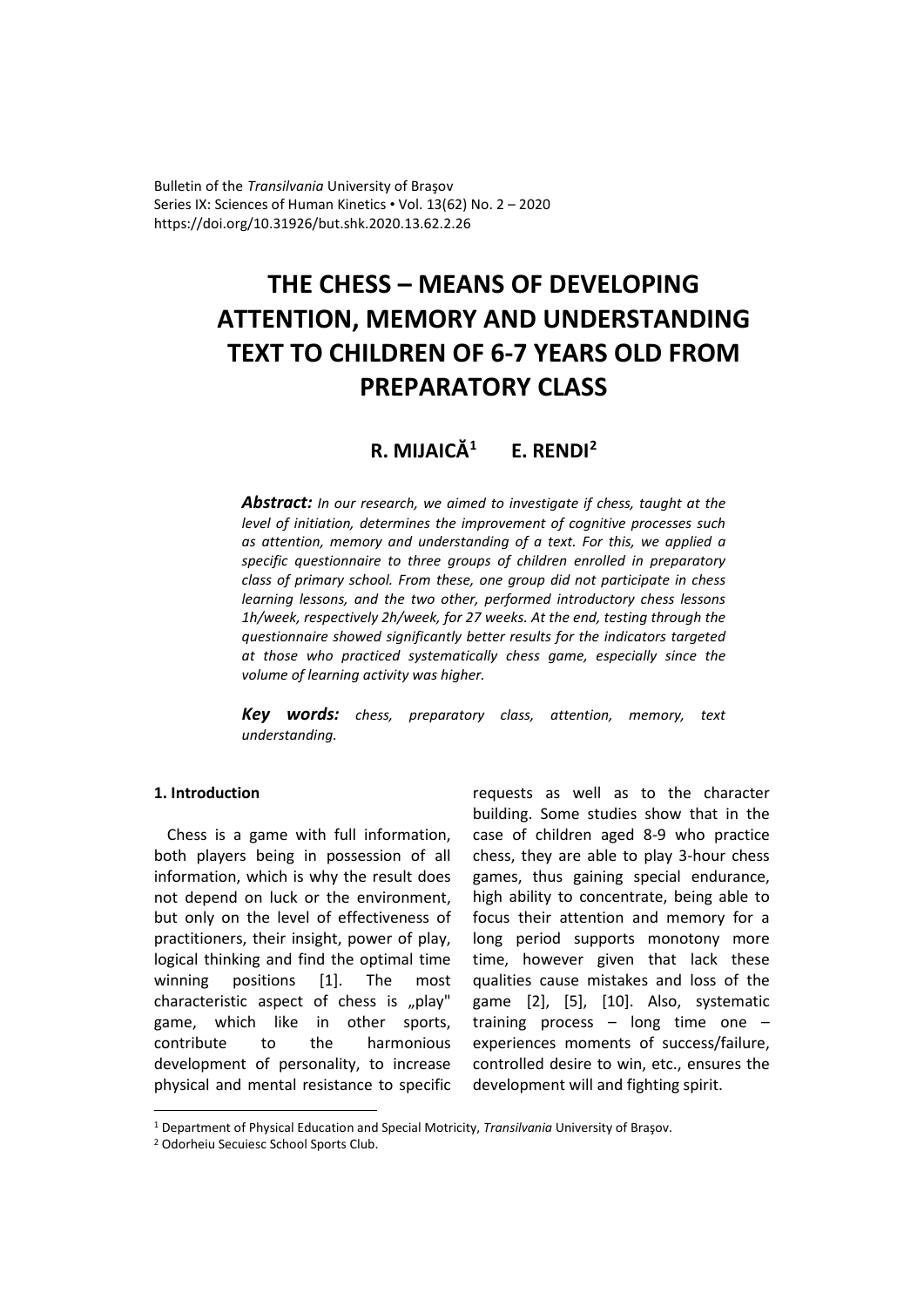A remarkable aspect of the game of chess is the possibility for a child to be an equal partner with an adult, which is not possible in any other sport. A remarkable aspect of the game of chess is the possibility for a child to be an equal partner with an adult, which is not possible in any other sport. By becoming aware of this, the child can increase his self-confidence, which will certainly have considerable positive consequences on his current school career, compared to all subjects of study provided in a year of education.

On the other hand, through the practice of competitive chess (as a form of competition), an objective form of feedback appears - as through the obtained results - that offers the possibility to grant a permanent evaluation about the game capacity of each one, about the knowledge, qualities and limits, desires, needs and aspirations, the way we react in different situations etc. [3], [5]. All these determine a correct capacity for self-appreciation and implicitly the conscious recognition of our own accumulated values [3], [9].

Generalizing the valences conferred by the practice of this game, we can say that who is able to master the assessment of the situation, as a series of thinking operations and use them successfully, after a while, will be able to apply them, similar in other daily activities. This is possible because in everyday life we do nothing but analyse the advantages, disadvantages, strengths, respectively our weaknesses compared to those in our social proximity, and in this context, chess urges caution, teaches us to analyse a certain problem from as many perspectives as possible and solve it favourable.

# **2. Purpose and Hypothesis**

The normative premise of our research starts from the fact that in the Romanian education system, chess was introduce as an optional subject for study in the primary cycle, starting with the 2014/2015 school year. The specialized curriculum, generically called "Education through chess", is developed according to a model of curriculum design focused on skills, and for the realization of learning activities, is allocated one hour per week. The program stipulates that: "By going through the stages of learning chess, children accumulate and develop skills useful for life and integration into school life." [4, 5]

In this context, we aim as a goal in this experimental approach, to highlight some of the educational values of training through the game of chess. This fact is materialized by highlighting the level of improvement of the capacity of attention, memory and logical thinking (manifested, in our situation, by the ability to understand a text) of practitioners in the stage of primary learning, at the age of 6-8 years. The research hypothesis started from the presumption that "practicing the game of chess at a young school age, determines the development of attention, memory and ability to understand a text, especially since this sport is practiced in a longer time volume".

# **3. Methods, Content of the Experiment**

Teaching approach was initiated in 2019/2020 school year and was held for all those involved, for the period 09.09.2019 - 04.04.2020 (about 7 months / 26 weeks).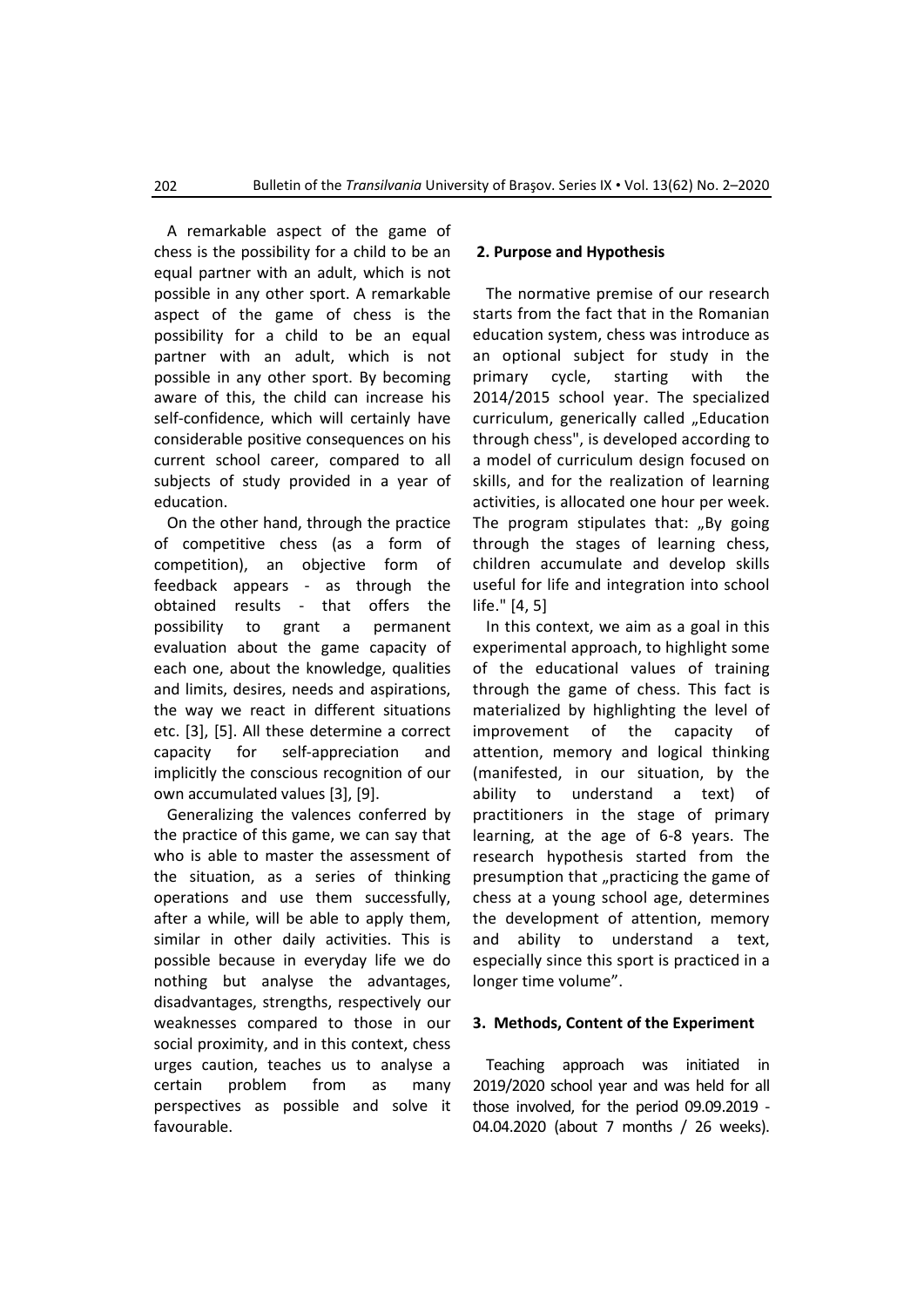Throughout this time, teaching took place in the system "face to face" until the beginning of March (11.03.20) when due pandemic caused by COVID 19, was converted into an online teaching.

The subjects were select randomly from both genders (girls, boys) without prior testing. They belong to the category of 6-7 years and are enrol in pre-university education in preparatory class. The following groups were thus formed:

- The first group (G1) consisted of 13 children from the preparatory class of the Theoretical High School "Tamási Áron". Note that students in this group did not participate in teaching initiation chess. As a result, we considered G1, as the control group, which will report some results of research.
- The second experimental group (G2) also had a number of 13 children, belonging to the same class from which was extracted the control group (G1). They were enrolled, at the request of their parents, in the optional Chess Education activity, for which they were allocate 1 hour of training / week.
- The third experimental group (G3) was composed of children enrolled in the School Sports Club from Odorheiu Secuiesc, in the category of initiation in chess (year I), they are also 13 in number, and related to the educational cycle, being also in the preparatory class. The subjects in this group were allocated 2 hours of chess training / week.

No data were collected on the family or social background of the children, but from those resulting from frequent meetings with parents; they come from all lifestyles, which reduce the likelihood that some of them have superior skills than others.

As teaching methods for groups G2 and

G3, the "Dutch method" of teaching chess was used, namely step-by-step learning (from step 1 to step 6), but learning sequences were also taken from Polgár Judit's "Sakkpalota" program [6], respectively that of the Hungarian Chess Federation - the initiation stage [9]. During the experiment, we mainly used exercises from stage 1 (Step 1) [2] and those combined with the training plan for the little ones, for the first year study, a plan developed in accordance with the specialized curriculum. After 11.03.2020, every Wednesday, were uploaded to the Facebook group, problems from the program of Polgár Judit [6], [8], [9], set up for G2 and G3, and the didactic interventions were carried out during an hour/week with G2, respectively 2 meetings of one hour each, for G3, until 04.04.2020. Video through Zoom was also used. We worked on the demonstration board, both by solving some group exercises and by individual tasks. In addition to teaching the basic elements of chess, such as: chessboard, diagonals, lines and columns, respectively chess pieces and moving them, preparatory games with chess pieces were also, performed. Consequently, the independent variable of the research consisted in the methodology of teachinglearning chess, implemented within the educational process at the level of groups G2 and G3. We mention that the teaching method was similar, both at school (G2) and at the club (G3), in order to compare the evolution of the two experimental groups, the only difference between them being the weekly load (1h vs 2h/week). The dependent variable consisted in the degree of improvement of the processes of attention, memory and the manifestation of the ability to understand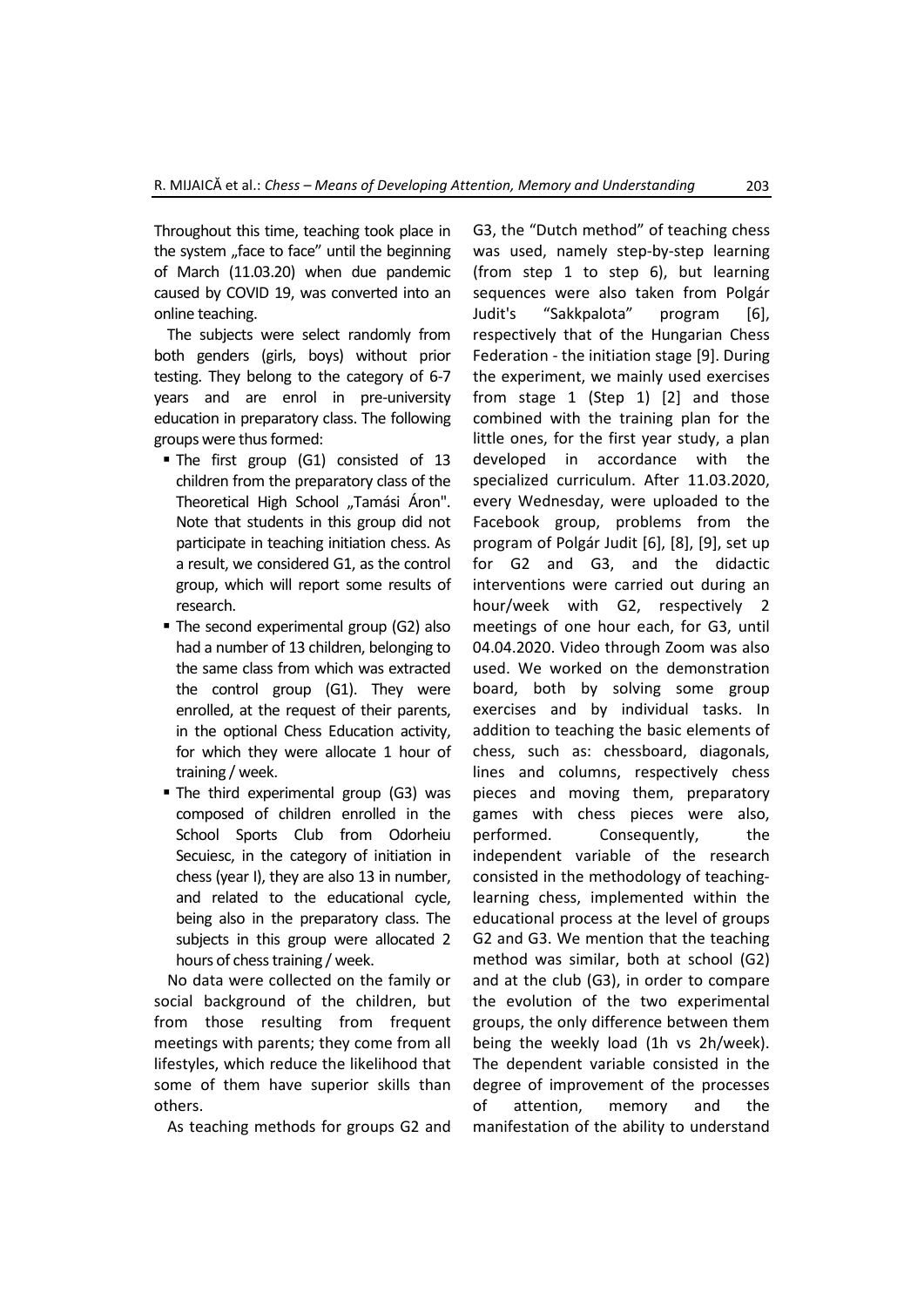a text, these being capture at the level of all subjects involved in research (G1 partially; G2 and G3 – as a whole). Regarding the evaluation method, on the one hand the subjects were systematically observed during the 26 weeks of targeted activity (the results being recorded in the observation sheet of each student), and on the other hand, at the end of the May (2020), with the support of parents, were subjected to a test consisting of completing a specific questionnaire. The applied questionnaire contains 21 questions, divided into 4 sections. It can be consulted online in Hungarian, at [7]. Sections 1 and 2, were given to complete all subjects, and sections 3-4, only to children in G2 and G3 (who was introduced to the practice of chess). From the perspective of the purpose we set out in this research, the sections of the questionnaire are design as follows:

- *Section 1* contains two questions (1-2), which are addressed to all respondents in order to identify the group, respectively G1, G2, G3.
- *Section 2* contains questions 3-12 and they are addressed to both, children in the experimental groups (G2, G3) and those in the control group (G1), being in fact games that require attention, memory and understanding of a text. Questions 3, 4, 5, 6, 7, 9 and 12 were included in the attention assessment category; questions 8, 9 and 10 tested the memory, and by the way of formulating questions 5, 6, 7, 8 and 9 it was possible to investigate the ability to understand the texts. The requirements for solving questions 3 and 11 also contain elements of fine motor skills, which is why this area has also been subject to verification. In general, section 2 contains small problems of

logic, focus and memory, specific to the age of 6-7 years (such as: choosing the right path through a maze, counting problems, riddles, stories that require understanding text, memory problems using various images) [4], [7].

- *Section 3* contains questions 13-19 and they require the attention and memory specific to the game of chess, the respondents using it to manifest these cognitive processes, both the chessboard and the chess pieces. The section applied only to groups G2 and G3 (experimental groups - which were subjected to the process of initiation into the game of chess). We considered that section 3, will show us if there are quantitative differences on the targeted indicators, between the children who studied the game of chess 1h/week and those who performed 2h/week, during the research period.
- *Section 4* is a section less relevant to the purpose of our research, it contains questions 20-21, being introduced to know the views of children and parents on the educational values of the game of chess, although, it was completed only by G2 and G3.

Regarding the application of the questionnaire, it was initially intend that this testing procedure will be perform face to face, at the locations where the teaching process took place for most of the time allocated to the research. However, due to the interruption of courses in the traditional system, online questioning was applied, using Google forms. Thus, in interpreting the results we believe that there is a possibility to intervene (to a very small extent) the subjectivity of parents, although they were instructed/required to properly address the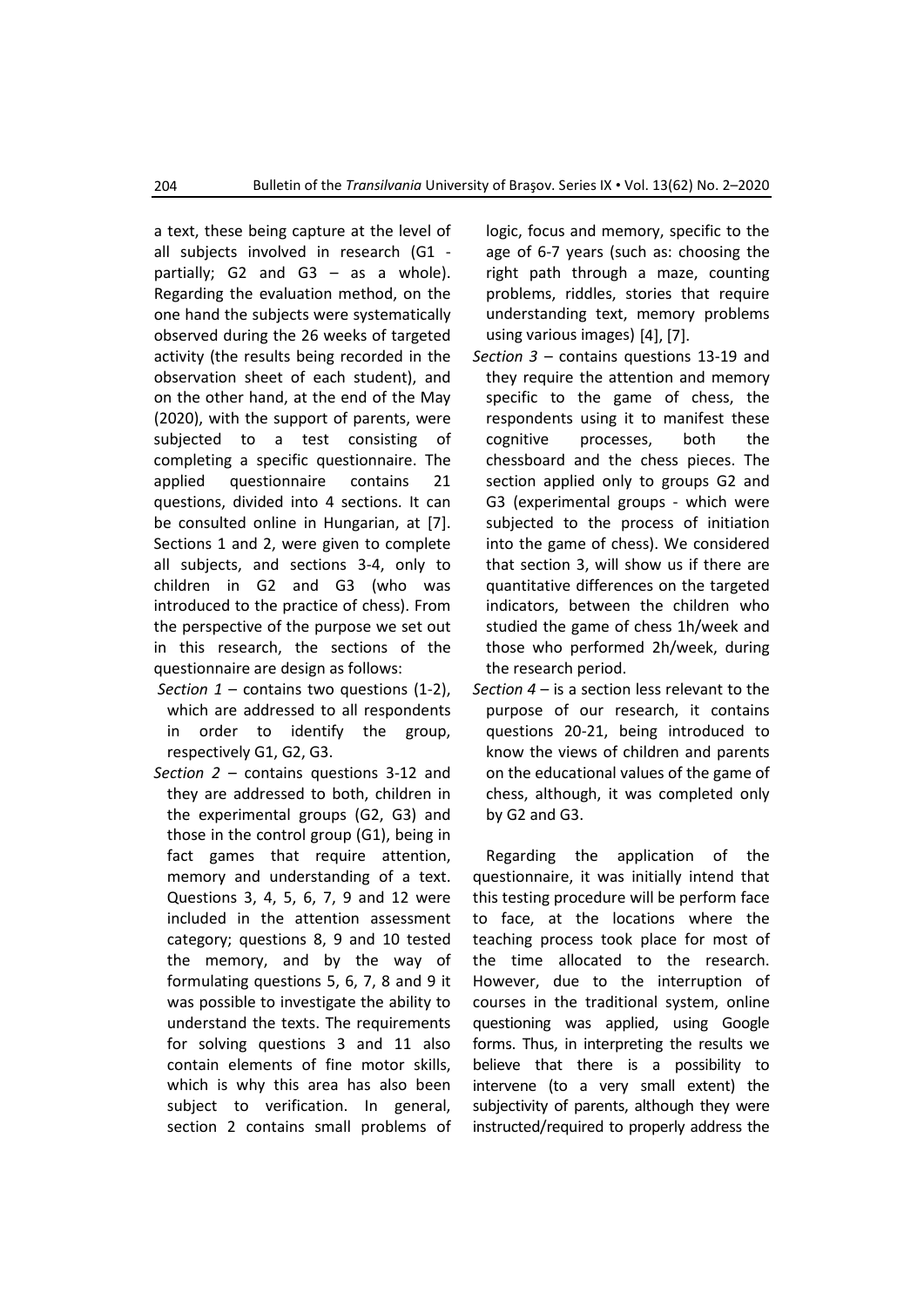issue raised by the questionnaire and not to help children develop answers, but only when stating questions.

#### **4. Results and Discussions**

All 39 children (G1, G2, G3) were asked the questions related to the first section (1-2). The data show that 76.9% of them are 7 years old, 12.8%, 6 years old and 10.3%, 8 years old. Although this difference occurs for two years, all children are students in the preparatory class. All 39 children (G1, G2, G3) were asked the questions related to the first section (1-2). The data show that 76.9% of them are 7 years old, 12.8%, 6 years old and 10.3%, 8 years old. Although this difference occurs for two years, all children are students in the preparatory class. Also, it was found that no child practiced chess, at least in an organized form.

Section 2 contains questions constructed in the form of logic, attention and memory games (3-12). In order to be

able to delimit the research data, we performed a separate analysis for the indicators of attention, memory, logic / comprehension of texts and fine motor skills. It should be mention that although in total there are only 10 questions in this section (3-12), in our research it was considered that some of them, could test several indicators among those we targeted. Thus, the distribution of the questions on indicators changes the number of data subject to processing (from 10 to 17), as follows: attention - 7; memory - 3; text comprehension - 5; fine motor skills - 2.

The percentage weights of the indicators subjected to the research within Section 2 are as follows: attention 41.18%, text understanding 29.41%, memory 17.65% and fine motor skills 11.76%. To the attention testing questions (number 7 - Section 2), answered by all 39 children, the correct results were summarized for each respondent and centralized in table 1.

Table 1

| No. | Correct answer/                 | G1                | G2                | G3                |  |
|-----|---------------------------------|-------------------|-------------------|-------------------|--|
|     | <b>Question number</b>          | (No. of subjects) | (No. of subjects) | (No. of subjects) |  |
| 1   | Correct answers to question 3   | 11                | 12                | 12                |  |
|     | Correct answers to question 4   | 9                 | 11                | 11                |  |
| 3   | Correct answers to question 5   | 13                | 13                | 13                |  |
| 4   | Correct answers to question 6   | 8                 | 10                | 11                |  |
| 5   | Correct answers to question 7   | 13                | 13                | 13                |  |
| 6   | Correct answers to question 9   | 8                 | 9                 | 12                |  |
|     | Correct answers to question 12  | 11                | 12                | 12                |  |
|     | <b>Totally correct answers:</b> | 73                | 80                | 84                |  |

*Distribution of correct answers/groups to attention-type questions - Section 2*

As can be seen by comparing the data from Table 1, the difference between the correct answers G1, G2 and G3 are relatively small. There is, however, some difference in the fact that G1 gave 73 correct answers, G2 obtained a score of 80, while G3 cumulated 84 correct answers for the given criterion (quality of attention). A more significant quantitative difference can be observed between G1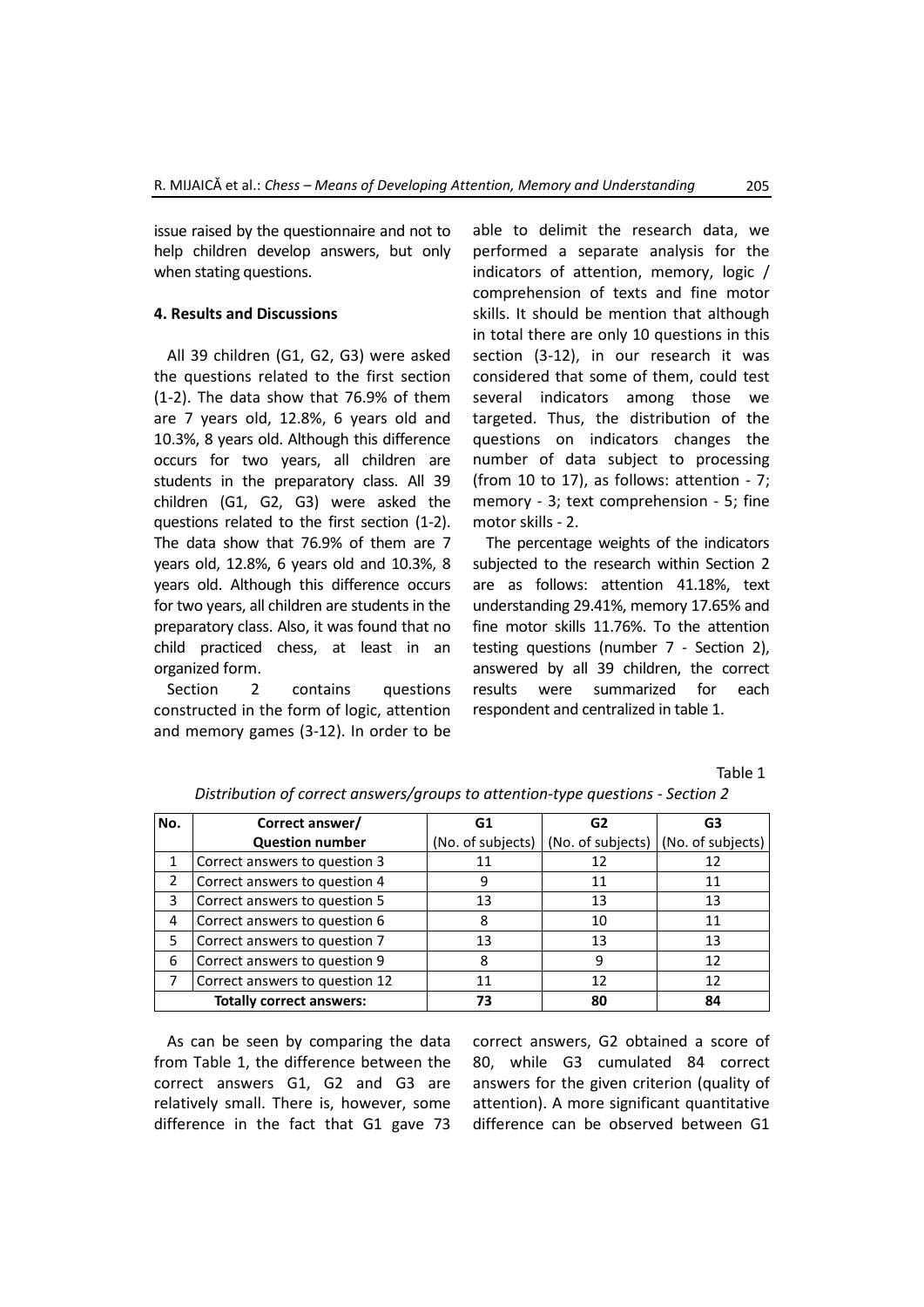and G3, in favour of the latter  $(84 - 73 = 11).$ 

As in the case of attention, for the

evaluation of the memory the correct answers were summed and centralized in table 2.

Table 2

| No. | Correct answer/                | G1               | G2               | G3               |  |
|-----|--------------------------------|------------------|------------------|------------------|--|
|     | <b>Question number</b>         | (No of subjects) | (No of subjects) | (No of subjects) |  |
|     | Correct answers to question 8  |                  |                  |                  |  |
|     | Correct answers to question 9  |                  |                  |                  |  |
|     | Correct answers to question 10 |                  |                  |                  |  |
|     | <b>Total correct answers:</b>  |                  |                  |                  |  |

*Distribution of correct answers / groups to memory questions - Section 2*

As can be seen from the tabular data, in questions 8 and 9 of the questionnaire, which both address the same topic - but with different solving tasks - the subjects of group G1 had cumulatively significantly lower results than G2 and G3. The explanation for these data would be that, in addition to memory, the questions require other two qualities, namely the focus of attention and understanding text/logical thinking. These are cognitive processes with a major role in the game of chess. Regarding the 10th question, at the level of G1 there are only 2 correct answers, G2 gave 8 correct answers and G3, 11. In this case, too, the big differences between results/groups (G1-G2; G2-G3 and G1-G3) demonstrate, from the perspective of our research, that visual memory is much required in the practice of chess. It develops the children in our study more so, since this game is practice in a larger volume of time. In order to reinforce the above, in the case of question number 10 which is based entirely on the use of visual memory of those investigated (this type of memory is highly requested and important in chess),

we conducted a more detailed analysis of the answers given by children from the 3 groups. In this sense, we took into account, not only the images memorized 100% by the subjects (we mention that the item involved memorization of 7 images), but also the others, partially memorized, so we can fully capture the progress and differences between respondents fall into the 3 groups. The resulting data are presented in Table 3.

To achieve a ranking of responses from Table 3, we gave each answer identifying a certain score, conducted in ascending order as follows: 1 image identified 1pc.; for 2, 2pc; … for 7 identified images, 7pc. Following the data transformation, we obtained the score values presented also, in table 3.

As shown in the tabular data, subjects in G1 (non-practicing of chess) managed to get only 35pc after testing the visual memory capacity, while the groups that were initiated in the practice of chess, achieved a higher cumulative score, G2 = 83pc., respectively G3 = 87pc., the last one benefiting from a double volume of training in relationship with G2 subjects.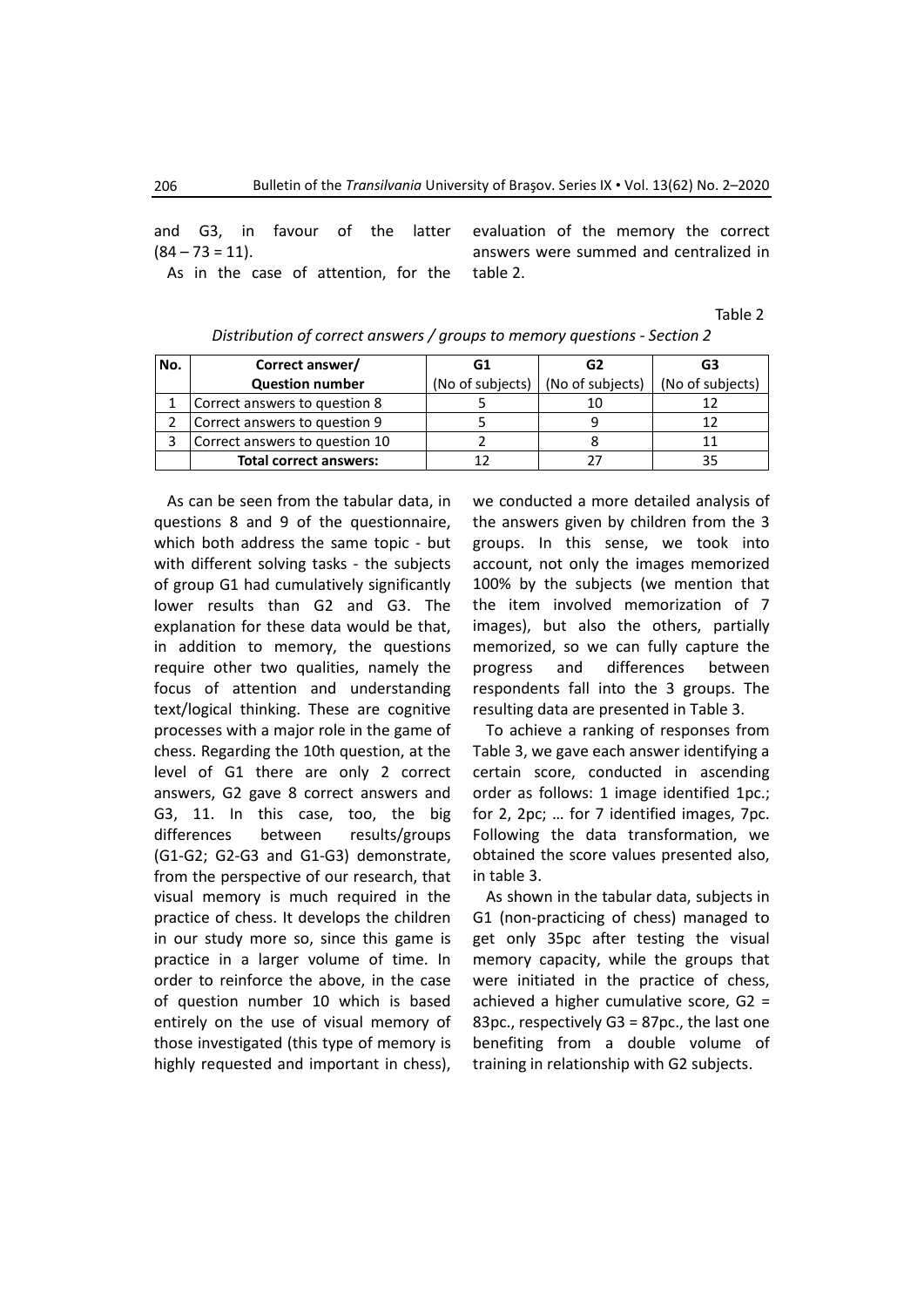#### Table 3

| <b>Number of identified</b> | G1           | G1     | G <sub>2</sub> | G2     | G3        | 31     |
|-----------------------------|--------------|--------|----------------|--------|-----------|--------|
| images                      | (No of       | Scores | (No of         | Scores | (No of    | Scores |
|                             | subjects)    |        | subjects)      |        | subjects) |        |
| Identify 1 image            |              | 3      |                |        |           |        |
| Identify 2 images           |              | 8      |                |        |           |        |
| Identify 3 images           |              | 9      |                |        |           |        |
| Identify 4 images           |              | 4      |                | ი      | 0         |        |
| Identify 5 images           |              |        |                | 15     |           | 10     |
| Identify 6 images           |              | 6      |                | 12     | 0         |        |
| Identify 7 images           | $\mathbf{0}$ | O      | 8              | 56     | 11        | 77     |
| Total points / group        |              | 35     |                | 83     |           | 87     |

## *Distribution of partial / complete answers to question 10 - visual memory and the scores assigned to identify images*

Calculating the statistical significance of the groups involved in the research, it is found that between the groups G1 and G2 there is a significant difference, the value of t calculated being 1.931, at p=0.1 (90%), compared to tabular t (1.711) to  $n_x + n_y - 2$ = 24 cases. The difference between the values is even more significant between G1 and G3, t calculated at  $p = 0.05$  (95%), being in this case 2, to  $n_x + n_y - 2 = 24$  cases (tabular  $t = 2.064$ ). According to these data, we can say that subjects who practice chess - even at the level of initiation - have a significantly higher capacity of visual memory than those who

do not practice it. In addition, the data resulting from the scores obtained in children in groups G2 and G3, show an insignificant statistically difference, although from a quantitative perspective G3 has a higher cumulative score. This we have attributed to the short time allocated to research. The understanding text questions were at the level of the questionnaire in number of 5 and consisted in 3 riddles and 2 stories. The number of correct answers to each of these questions was summed, for each respondent group, and presented centrally in table 4.

Table 4

| <b>Number of correct answers</b>                | G1               | G2               | G3               |  |
|-------------------------------------------------|------------------|------------------|------------------|--|
|                                                 | (No of subjects) | (No of subjects) | (No of subjects) |  |
| No of correct answers - question $5 -$ riddle 1 | 13               | 13               | 13               |  |
| No of correct answers - question $6$ – riddle 2 |                  | 10               | 11               |  |
| No of correct answers - question $7$ – riddle 3 | 13               | 13               | 13               |  |
| No of correct answers - question 8 - story 1    | q                |                  | 12               |  |
| No of correct answers - question $9 -$ story 2  |                  | q                | 12               |  |
| <b>Totally of correct answers</b>               | 50               | 53               | 61               |  |

#### *Distribution of correct answers to understanding text questions*

Regarding the totality of the correct answers, it can be seen that between G1 and G2 there is a little significant difference, but instead, between these two groups and G3 there is a difference of 11 and 8 correct answers, respectively. It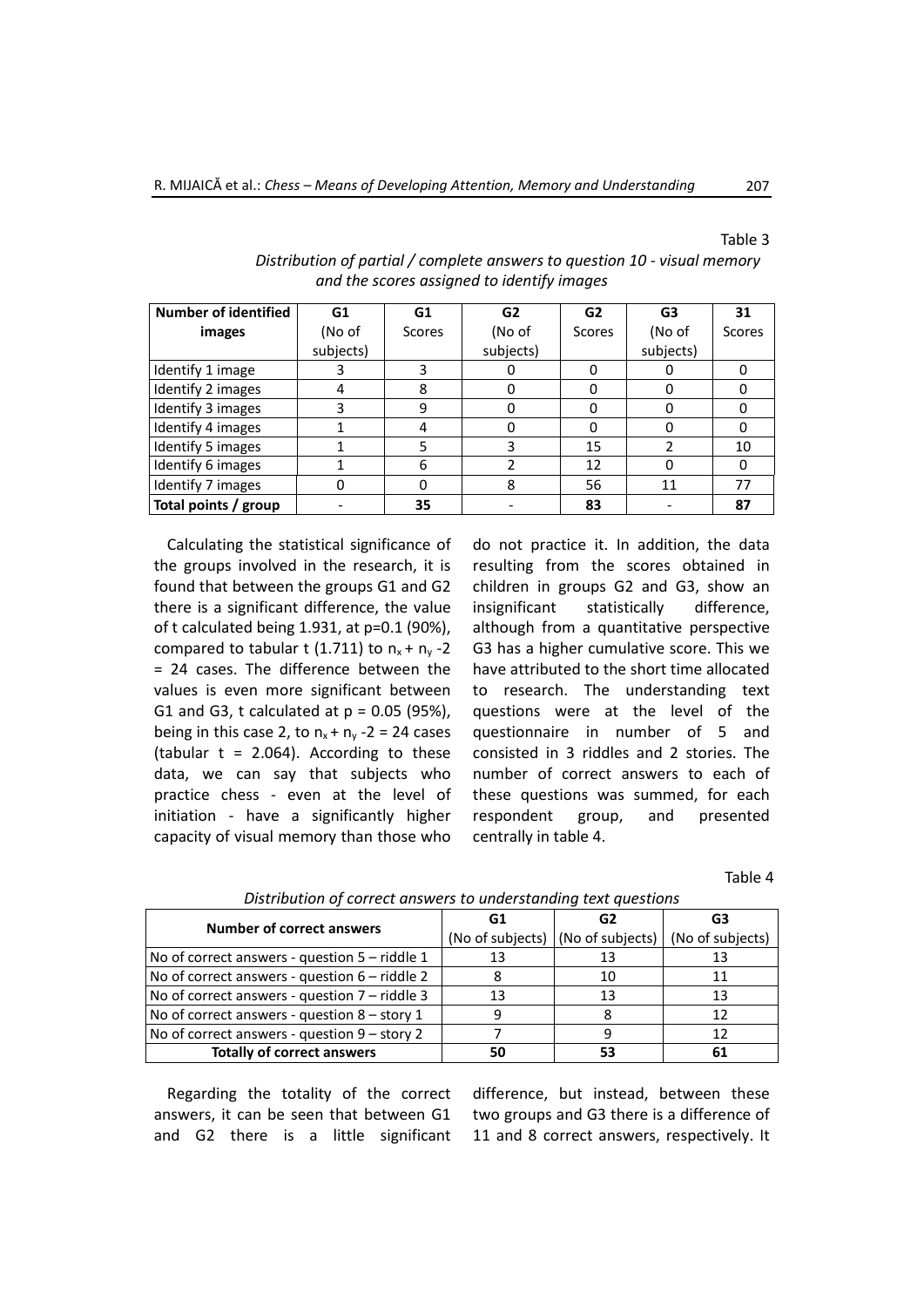is therefore found that the children in the group that benefited from 2 hours of chess / week obtained superior results to the ability to understand a text, compared to the other two groups. Knowing the learning environment of the children involved in the research, we consider that the small differences between the subjects of groups G1 and G2 (who practically make up the same class of students) to this indicator, are due to the professional qualities of the teacher, who uses active training methods in diversified

activities, quality communication being the main way of working in that class.

The last indicator analysed in Section 2 is fine motor skills. We remind you that the questions - in this case - are multiple tasks; they do not only involve attention and observation, but also the appeal to solve the problem, to the fine motor skills of the hand. Thus, the questions require marking the correct path, which is required in items 3 and 11. The data collected are centralized in table 5.

Table 5

| Number of correct answers              | G1                | G2                | G3                |  |
|----------------------------------------|-------------------|-------------------|-------------------|--|
|                                        | (No. of subjects) | (No. of subjects) | (No. of subjects) |  |
| No. of correct answers $-$ question 3  |                   |                   |                   |  |
| No. of correct answers $-$ question 11 |                   |                   |                   |  |
| <b>Totally of correct answers</b>      |                   | 24                | 24                |  |

*Distribute the correct answers to questions that require fine motor skills*

The differences between the 3 groups are not significant, between G1 and G2 - G3 there is only a plus of 2 correct answers. Two subjects belonging to G1 answered the two questions incorrectly, while in G2 and G3, only one child did not give the correct answer. Consequently, from the data of our research we cannot state that the practice of chess determines the development of fine motor skills largely than in the case of subjects who do not practice this sport.

Section 3 of the questionnaire, applied to the experimental groups G2 and G3 (7 questions with a specific theme of chess) aimed to highlight the existence/non-existence of significant influences on the processes of attention and memory by practicing chess.

As a procedure for highlighting all the

data, in question 13, as in the case of the evaluation of the visual memory in section 2, in this case too, we took into account all the children's answers, not only the 100% correct. We decided to do so, because the interpretation of the problem is quite complex and the analysis of only the correct answer does not reflect the whole reality of the cognitive abilities manifested by children. Overall, we found that they were inventive and found ways to "eat all the cheese" in different ways to move the piece, although most of the answers were only partially correct, as additional moves were made with the bishop. Therefore, in order to differentiate between the answers, we marked the correct answer separately, but we also took into account the partially correct ones. The results are presented in Table 6.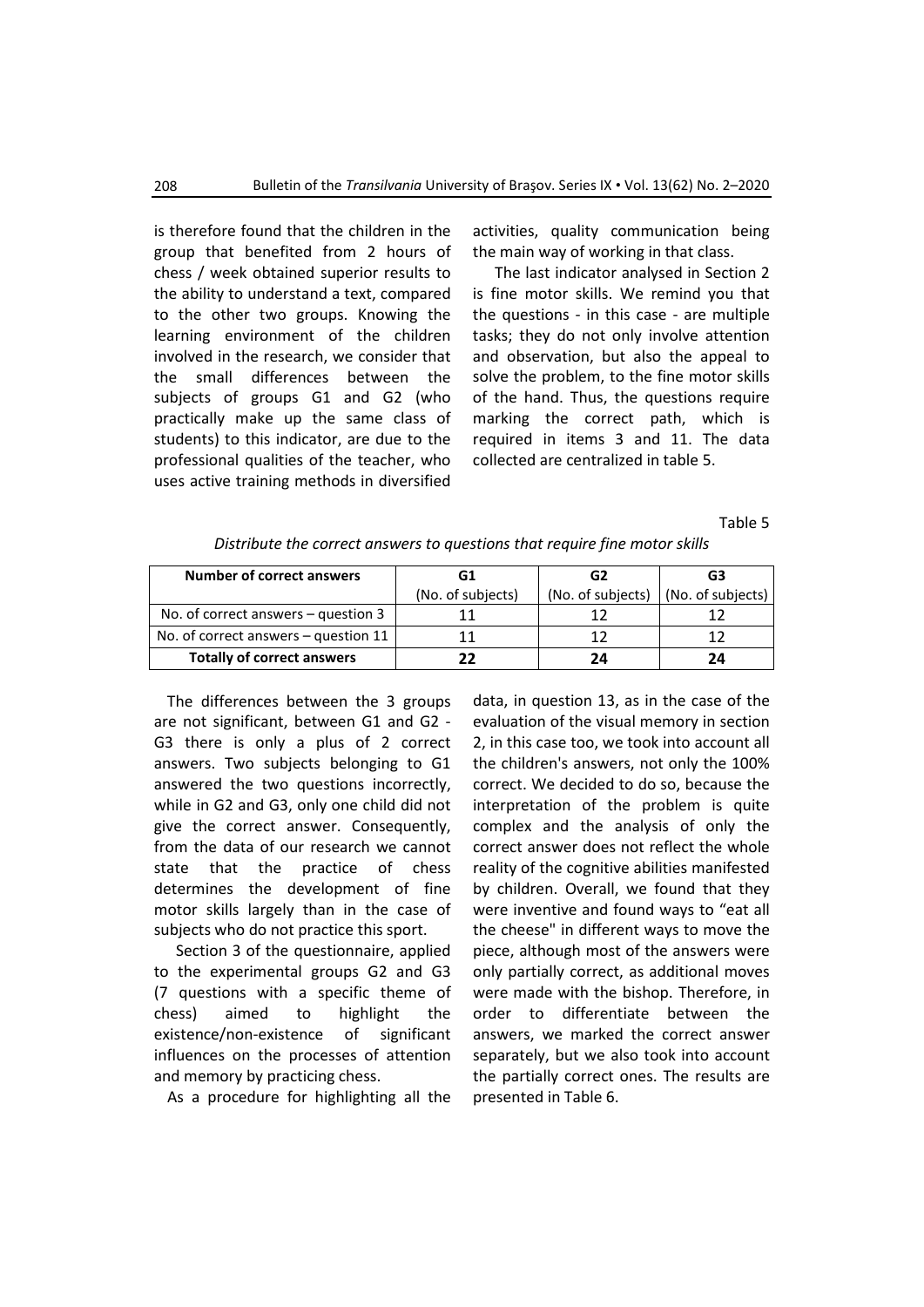#### Table 6

| Answer                                                      | G <sub>2</sub>   | G <sub>3</sub>   |  |
|-------------------------------------------------------------|------------------|------------------|--|
|                                                             | (No of subjects) | (No of subjects) |  |
| $c3$ d2 e3 b6 e3 f4 g5 h4 g3, collect all the pawns, but    |                  | 1                |  |
| also make extra moves. Partially correct answer.            |                  |                  |  |
| b6 e3 f4 g5 h4 g3 e1 d2, remains a pawn on the board.       | 1                |                  |  |
| Partially correct answer.                                   |                  |                  |  |
| c3 d2 e3 f4 g5 h4 g3 c7 b6, collect all the pawns, but      | 1                |                  |  |
| also make extra moves. Partially correct answer.            |                  |                  |  |
| $c3$ d2 e3 f3 g3 h4 g5 e3 b6, he got lost on the road but   | 1                |                  |  |
| collect all the pawns.                                      |                  |                  |  |
| b6 e3 f4 g3 h4 g5 d2 c3, <b>Correct answer!</b>             | 4                | 10               |  |
| c3 d2 e3 b6 c7 f4 g3 h4 g5, collect all the pawns, but<br>1 |                  |                  |  |
| also make extra moves. Partially correct answer.            |                  |                  |  |
| b6 e3 d2 c3 e5 f4 g5 h4 g3, collect all the pawns, but      | 1                | 1                |  |
| also make extra moves. Partially correct answer.            |                  |                  |  |
| b6 e3 d2 c3 f6 g5 f4 g3 h4, collect all the pawns, but      | 1                |                  |  |
| also make extra moves. Partially correct answer.            |                  |                  |  |
| b6 e3 d2 c3 e1 g3 h4 g5 f4, collect all the pawns, but      | 1                |                  |  |
| also make extra moves. Partially correct answer.            |                  |                  |  |
| b6 e3 f4 g5 h4 g3 e1 d2 c3, collect all the pawns, but      | 2                | 1                |  |
| also make extra moves. Partially correct answer.            |                  |                  |  |
| <b>TOTALY CORRECT ANSWERS</b>                               | 4                | 10               |  |

*The answers provided by G2 and G3 to the attention question*

The last 6 questions in section 3 (14-19) contain problems that can be solved based on memorization processes. Children must remember the positions of the pieces, scoring the number of correctly memorized ones. The 6th

question has all the 32 pieces on the chessboard, scoring the number of pieces that were retained. The correct answers to the 6 questions were summed, centralized and calculated in percentage values, being shown in table 7.

Table 7

| Total memorized items                                    | G2<br>(No of memorized<br>items) | G2(%)  | G3<br>(No of<br>memorized items | G3(%)  |
|----------------------------------------------------------|----------------------------------|--------|---------------------------------|--------|
| Total memorized pieces from<br>$ 47x13=611$ pieces =100% | 239                              | 39.12% | 293                             | 47.95% |

*Total G2 and G3 memorized items to questions 14 - 19 - section 3*

The totality of the data collected/processed in section 3 of the questionnaire reveals that G3 is superior to G2, even if the difference between them is not significant. We remind the fact that G2 studied 1h/week for 26 weeks

(26h), and G3 studied 2h/week for the same time (52h). This fact leads us to say that the volume of activity in the study of chess, has some influence in the process of improving the attention and memory of young school children.